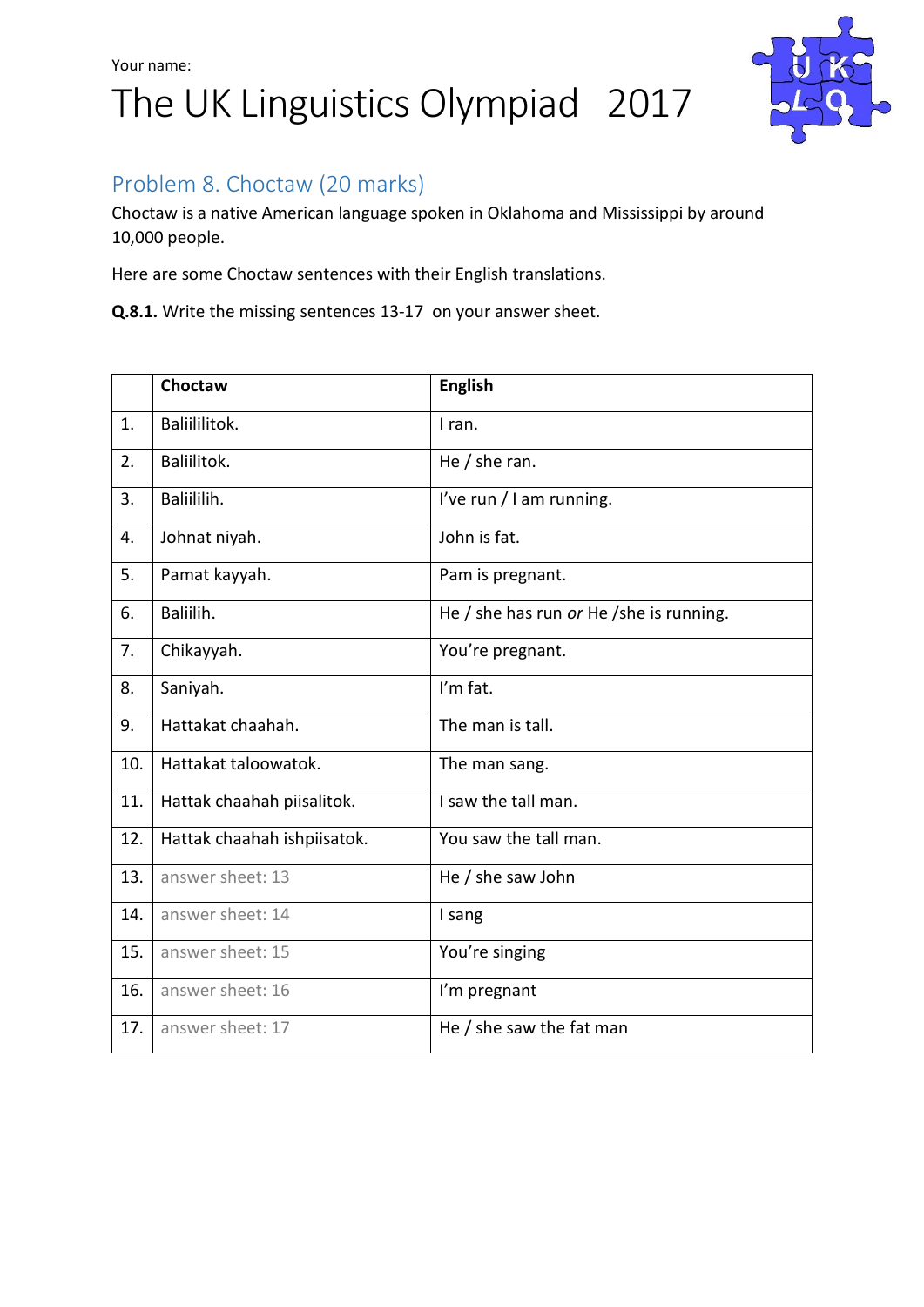## The UK Linguistics Olympiad 2017



**Q.8.2.** Here are some more examples. Once again, your task is to write the missing translations for 28-32 in your answer sheet.

| 18. | Sayyit sabashah.            | My leg is cut.         |
|-----|-----------------------------|------------------------|
| 19. | Sapiisatok.                 | He $/$ she saw me.     |
| 20. | Issapiisatok.               | You saw me.            |
| 21. | Hattak anolitok.            | He/she told the man.   |
| 22. | Ofit sayyi sakopolitok.     | The dog bit my leg.    |
| 23. | Ofit amofi kopolitok.       | The dog bit my dog.    |
| 24. | Chimanolilitok.             | I told you.            |
| 25. | Amanolitok.                 | He $/$ she told me.    |
| 26. | Sashkit hattak piisatok.    | My mother saw the man. |
| 27. | Sashkit chibaliilitok.      | Your mother ran.       |
| 28. | Chiyyit chibashah.          | answer sheet: 28       |
| 29. | Chiyyit bashah.             | answer sheet: 29       |
| 30. | Amofi ishpiisatok.          | answer sheet: 30       |
| 31. | Shki ampiisalitok.          | answer sheet: 31       |
| 32. | Amofit chiyyi chikopolitok. | answer sheet: 32       |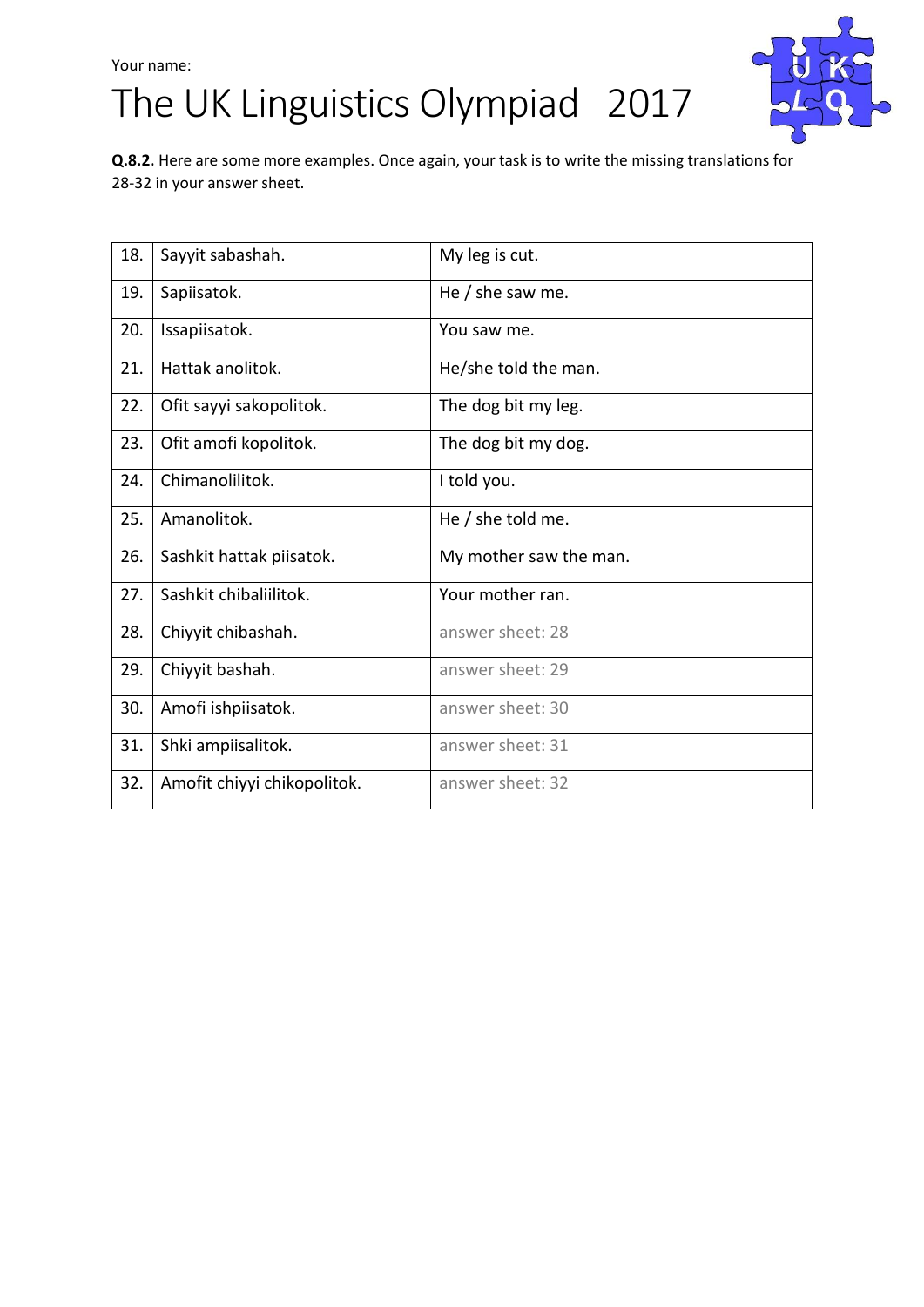## Your name: The UK Linguistics Olympiad 2017



### Answer sheet for Problem 8. Choctaw

|     | Question 8.1 |     | Question 8.2 |
|-----|--------------|-----|--------------|
| 13. |              | 28. |              |
| 14. |              | 29. |              |
| 15. |              | 30. |              |
| 16. |              | 31. |              |
| 17. |              | 32. |              |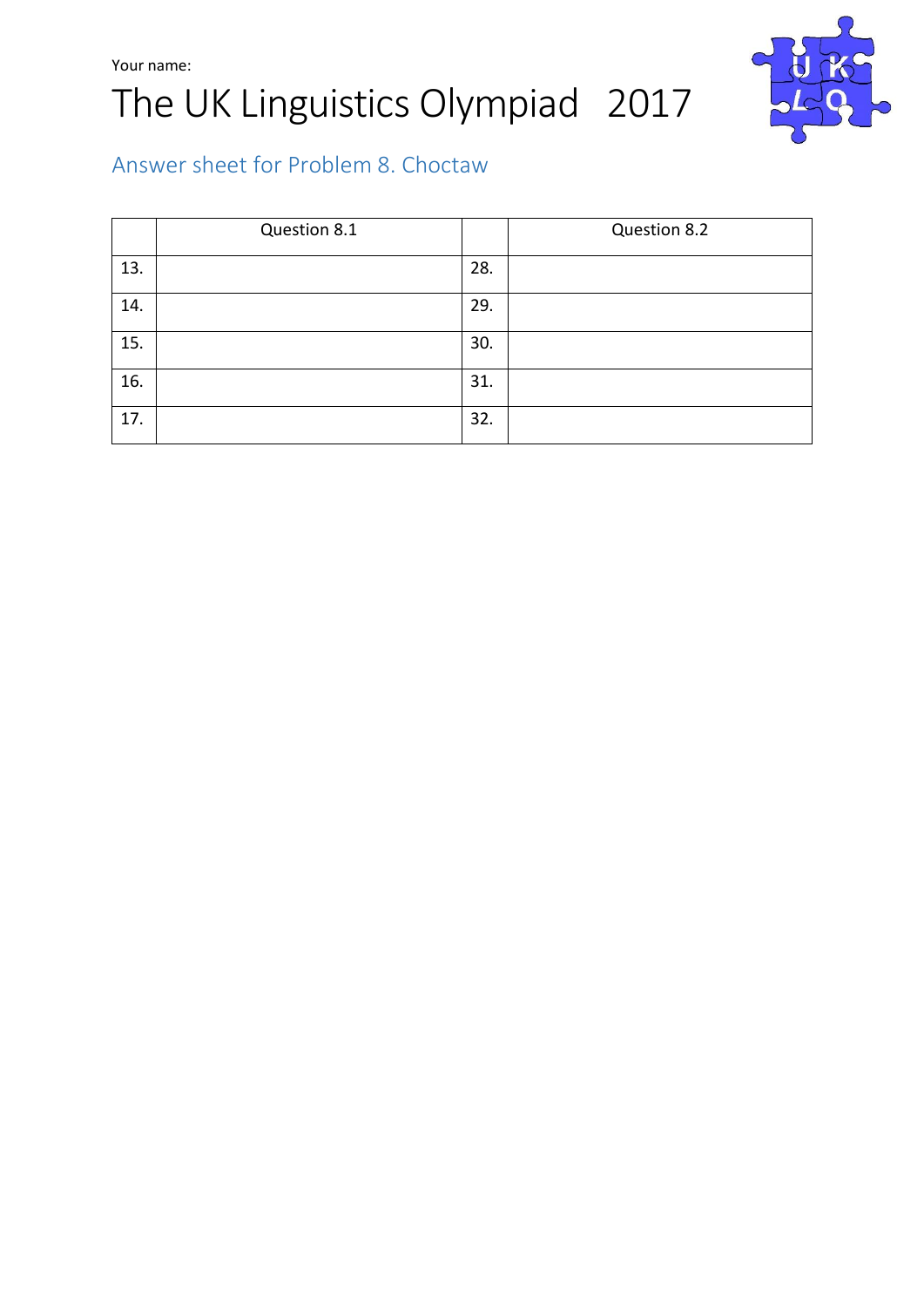# The UK Linguistics Olympiad 2017



#### Solution and marking.

Scoring (max 23)

- Q.8.1. (max 13)
	- o 2 points for each correct Choctaw verb (underlined).
		- 1 for one error
	- o 1 for each other correct word.
- Q.8.2. 2 points for each correct English sentence. (max 10)
	- o 1 for one mistake.
- Score positively give credit for each target Choctaw word, ignore extra non-target words.
	- o But in Choctaw insist on correct affixes and order;
		- if A ... B should be B ... A, accept A but not B.
	- o Insist on correct number (singular/plural) and tense/aspect in English.
	- o Accept an English noun only if its grammatical function is right.
	- o Reject active-passive exchanges even if the meaning is the same.
	- o But accept minor copying errors in Choctaw.
- Score generously if different scores are possible, choose the highest.

|     | Question 8.1           | pts |     | Question 8.2                             | pts |
|-----|------------------------|-----|-----|------------------------------------------|-----|
| 13. | John piisatok.         | 3   | 28. | Your leg is cut. [not: You cut your leg] | 2   |
| 14. | Taloowalitok.          |     | 29. | Your leg is cut. [not: You cut your leg] | 2   |
| 15. | Ishtaloowah.           |     | 30. | You saw my dog.                          |     |
| 16. | Sakayyah.              |     | 31. | I saw my mother.                         |     |
| 17. | Hattak niyah piisatok. | 4   | 32. | My dog bit your leg.                     |     |